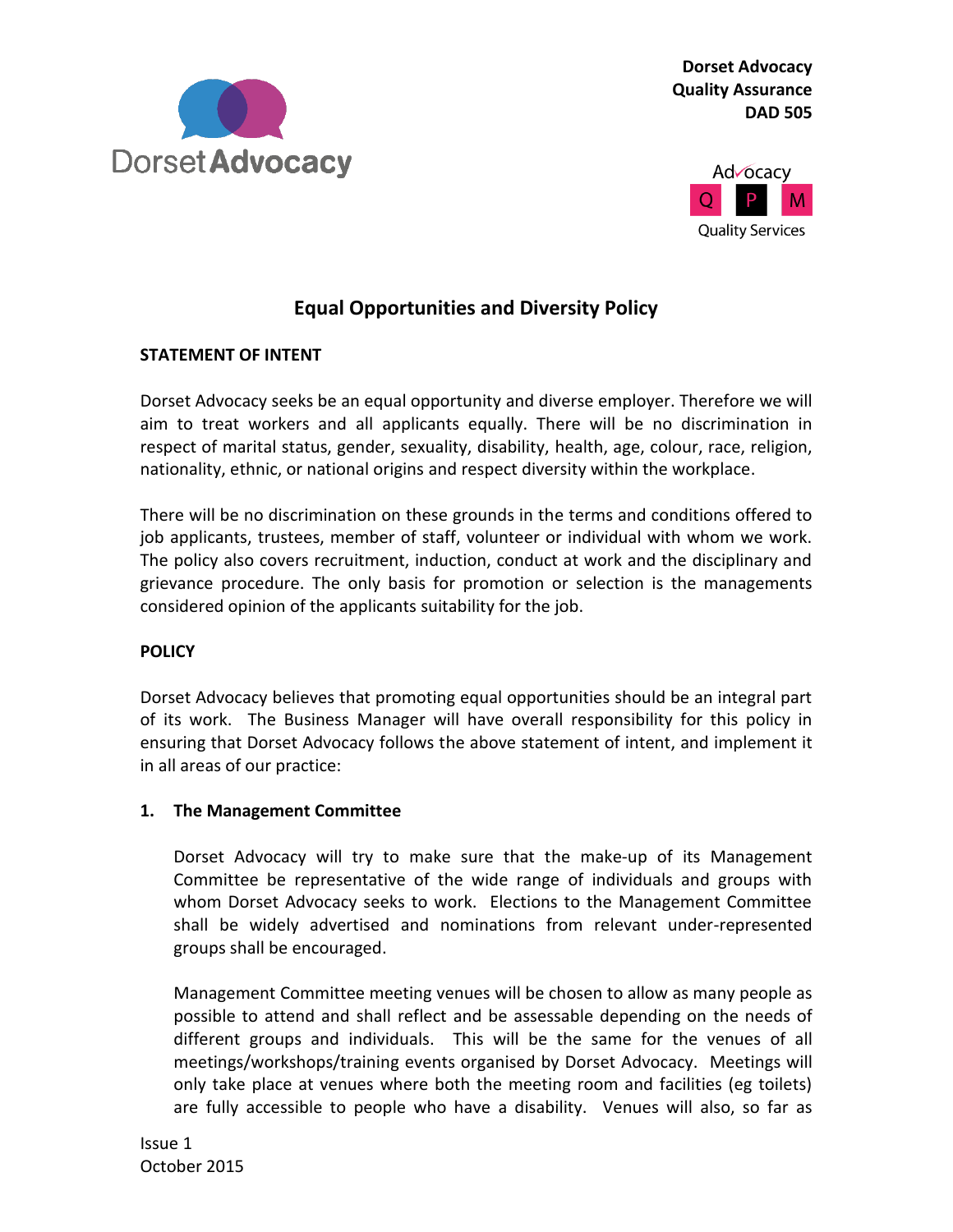possible, reflect the needs of those living in isolated situations and those dependent on public transport for their mobility.

In the conduct of Management Committee and all other meetings, attention will be paid to the communication needs of all participants. Where necessary, we will seek to ensure that all forms of communication are made available i.e. sign language, interpreters etc.

#### **2. Recruitment**

Dorset Advocacy will advertise any post of paid employment offered openly to reach the widest range of applicants. In particular, all posts will be advertised throughout Dorset using a wide range of methods. All advertisements shall clearly state that "Dorset Advocacy is an Equal Opportunities Employer".

Dorset Advocacy will seek to recruit volunteer advocates from a broad cross-section of backgrounds whilst remaining committed to the principle of matching advocates to partners, solely on the basis of the partner's needs, wishes and circumstances. To this end, contacts will be made with groups representing minority ethnic communities, people with a disability and those with a learning disability.

#### **3. Partners**

No person with a learning or physical disability, or mental illness shall be excluded from having an advocate on any of the discriminatory grounds mentioned in paragraph 2 of the Statement of Intent. Furthermore, no person shall be excluded from having an advocate on the grounds of mental ill-health, behaviour or record of offending.

*Where the staff of Dorset Advocacy are unable to meet a request for an advocate, the prospective partner and/or the person making a request on their behalf, shall receive a clear explanation of this decision. Such decisions will be based solely on the need to prioritize the work of the scheme; the criteria used to make such decisions shall be applied impartially.*

The Management Committee of Dorset Advocacy shall take positive steps to ensure that individuals who have a learning disability are where possible encouraged to join the Management Committee and to make a full contribution to its workings.

## **4. Promoting Dorset Advocacy**

In all meetings, reports, publicity materials and press releases designed to promote the work of Dorset Advocacy, we shall avoid negative images of individuals and